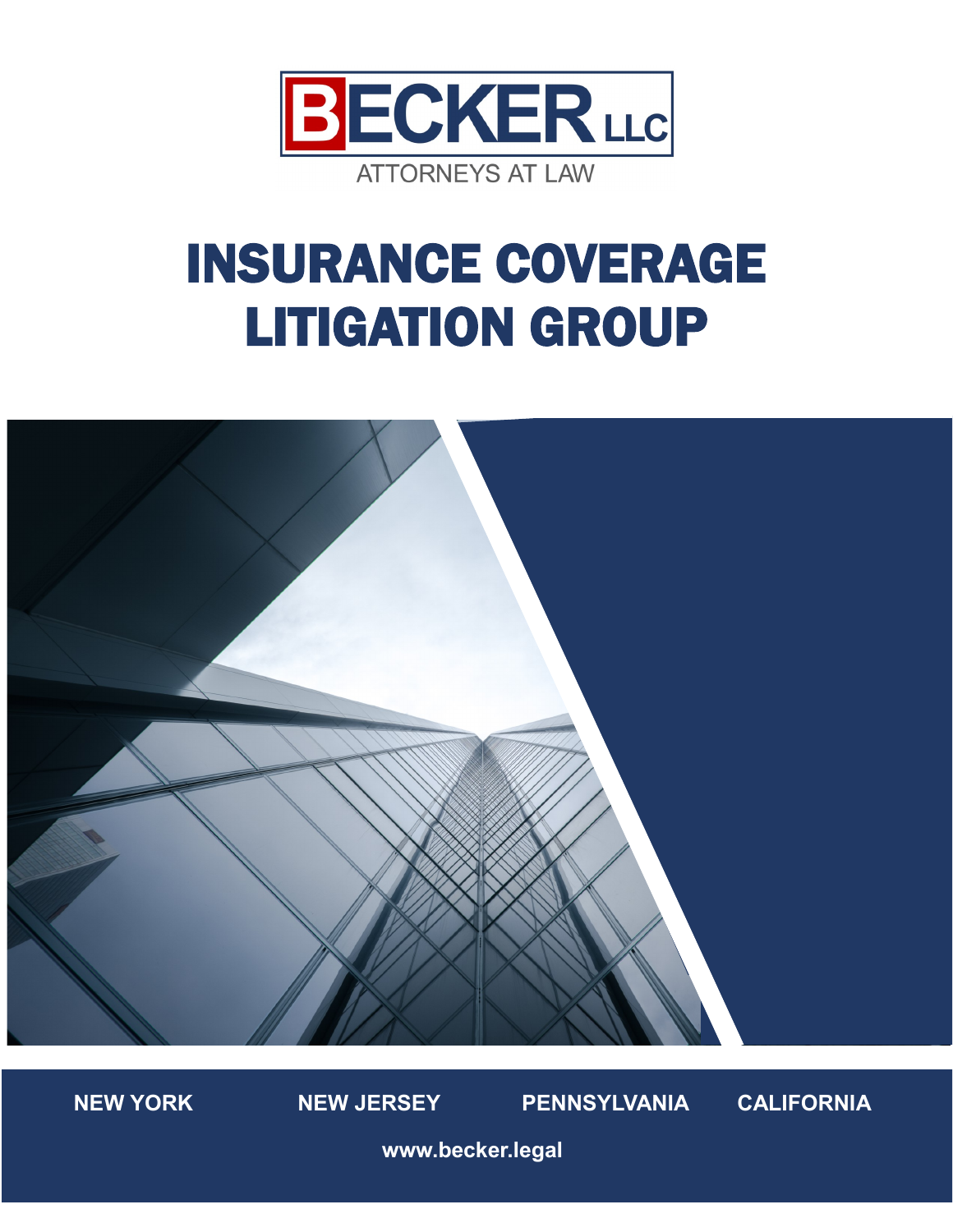The attorneys in the Becker LLC Insurance Coverage Litigation (the "Group") have extensive insurance coverage law experience, gathered over decades of collective practice. Many of our partners come from (and were schooled in the traditions of) some of the largest national law firms, and bring with them a commitment to the highest quality work product as associated with national firms.

The size of our firm and our concomitant belief in efficiency and economy in overhead allows us to charge hourly rates below those charged by national firms without sacrificing the quality of work product and legal services.

In this regard, Group members strive to minimize the fees and expenses that clients incur, as well as provide maximum value to our clients, by, and among other things:

- using a firm management model that does not pass big firm overhead on to our clients;
- providing our clients with budgets and fee estimates that reflect cost effective litigation strategies;
- undertaking each client engagement with a commitment to render legal services in compliance with client billing guidelines; and
- conducting webinars and distributing e-news alerts that provide an overview of some of the most important judicial decisions impacting our insurance clients issued over the preceding several months.

The result is a textbook "win-win" for our clients as they receive the highest quality work product and personal attention to rates that allow them to stay within their budget.

As evident on the following pages, our Group members' experience covers a broad range of issues, such as representing primary insurance companies, excess insurance companies, third-party claim management administrators and organizations in cases involving first and third-party insurance coverage, bad faith claims in federal, state, and bankruptcy courts, and large multi-party declaratory relief and contract-related disputes:



*"Group attorneys have extensive insurance coverage law experience, gathered over decades of collective practice."*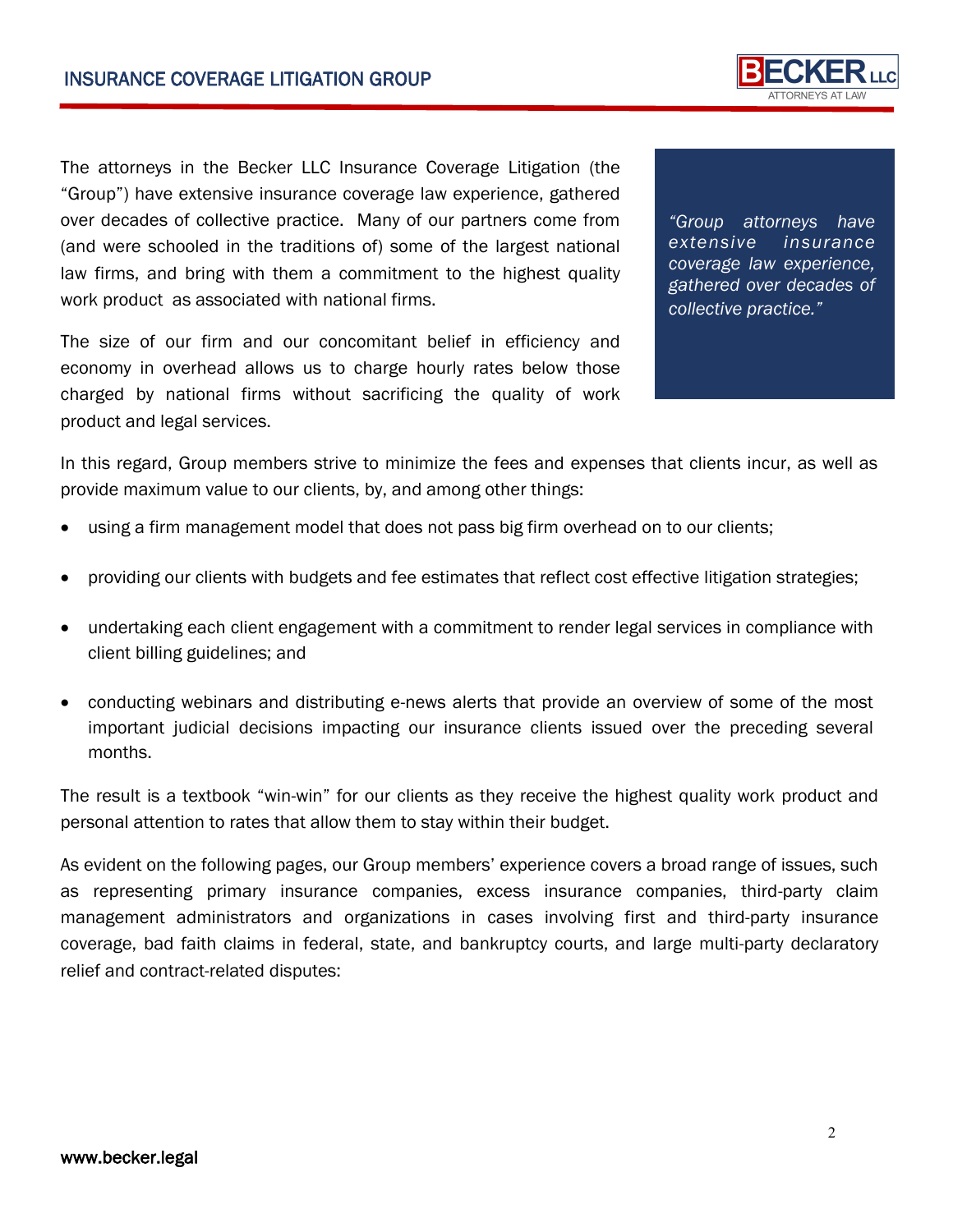- The Group represented an insurance company client in a coverage suit brought by a surveying company insured alleged to have committed various acts of malpractice in the surveying work done by the insured in a multi-million dollar luxury residential high rise development in New York City.
- The Group represented an insurance company client in a suit for coverage brought by a law firm insured sued for legal malpractice in the handling of a personal injury suit.
- The Group represented an insurance company client in a coverage suit brought by a product supply company alleged to have defrauded a third-party of several million dollars.
- The Group prepared an opinion letter under Pennsylvania law as to whether an insurance company client had a duty to defend its insured, a landlord, in a suit brought by a tenant alleging various environmental issues with the leased space.
- The Group represented an insurance company in a multi-million dollar coverage dispute in federal court seeking a defense in very contentious state court proceedings involving a business dispute where charges of fraud and other intentional conduct were alleged.
- The Group represented an insurance company and agent in a matter involving causes of action for breach of contract, breach of fiduciary duty, and bad faith refusal to pay an insurance claim for alleged losses incurred by a policyholder in connection with a flood at a commercial property. This coverage action involved issues relating to a vacancy clause set forth in the commercial general liability insurance policy at issue and whether plaintiff had an insurable interest in the subject property at the time that the loss took place.
- The Group represented an insurance company in an action involving leaking underground fuel tanks which caused contamination to the Delaware River. This action involved issues relating to whether coverage for such contamination was afforded under certain primary and umbrella commercial general liability policies or was the subject of certain pollution related exclusions set forth in the policies.
- The Group represented an insurance company in an action involving a determination of whether an insured had made false representations on an application for a workers' compensation insurance policy and whether premiums due and owing under that policy had been paid on a timely basis.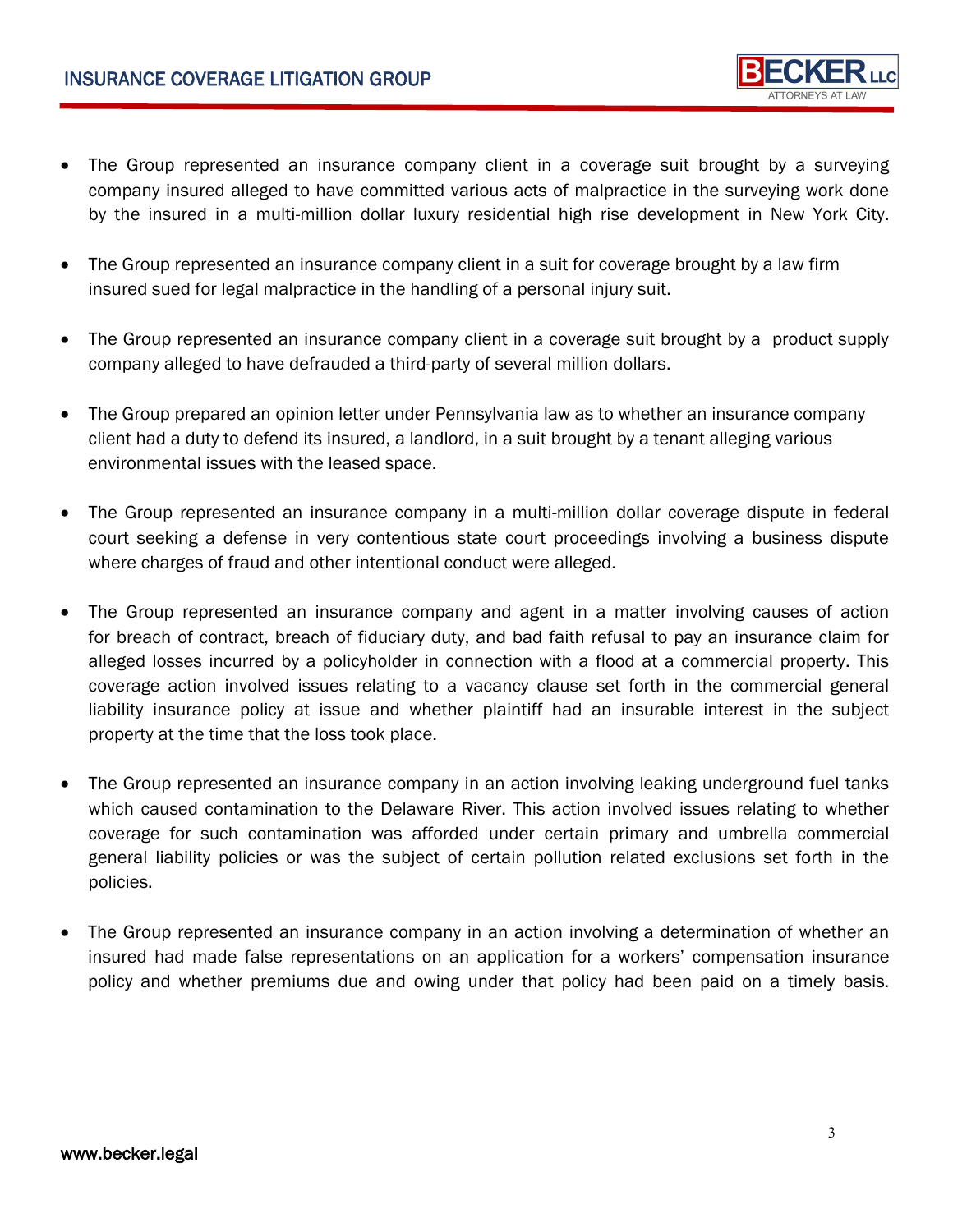

- The Group represented an insurance company in an action for excess coverage for a physician who worked at a hospital in connection with a state court medical malpractice case.
- The Group represented an insurance company in several actions involving a determination of the nature and scope of coverage afforded under homeowners policies for leaking underground fuel oil tanks.
- The Group represented an insurance company in an action involving a determination of whether an insured's commercial general liability policy afforded coverage for the insured's purchase of a multi-million dollar odor abatement system which the insured contended was required to install at its chemical factory as the result of governmental cleanup and abatement orders.
- The Group represented an insurance company in an action involving a determination of whether the insurance company owed a defense obligation to a policyholder for a patent infringement and unfair competition action brought against the policyholder in a sister court by two foreign food additive manufacturers. The case involved the interpretation of the nature and scope of coverage afforded under the personal injury and advertising injury provisions of various commercial general liability policies issued by the insurance company to the policyholder.
- The Group provided coverage advice to an insurance company relating to the nature and scope of coverage afforded under a professional liability insurance policy to an insured who had been sued for legal malpractice.
- The Group represents health insurance companies across the nation in coverage dispute often involving complex ERISA issues.

The Group is part of the firm's litigation practice. Members of the firm's Litigation Department represent a broad range of clients in state and federal courts, administrative agencies, and various alternative dispute resolution forums. They work closely with clients to establish the objective of the litigation and to develop and execute the legal strategy best suited for success.

When circumstances demand, our Litigation Department has the credentials, experience, and resources required to vigorously litigate a matter through trial. Our attorneys are equally adept at finding creative resolutions to disputes in order to avoid protracted time consuming and expensive litigation.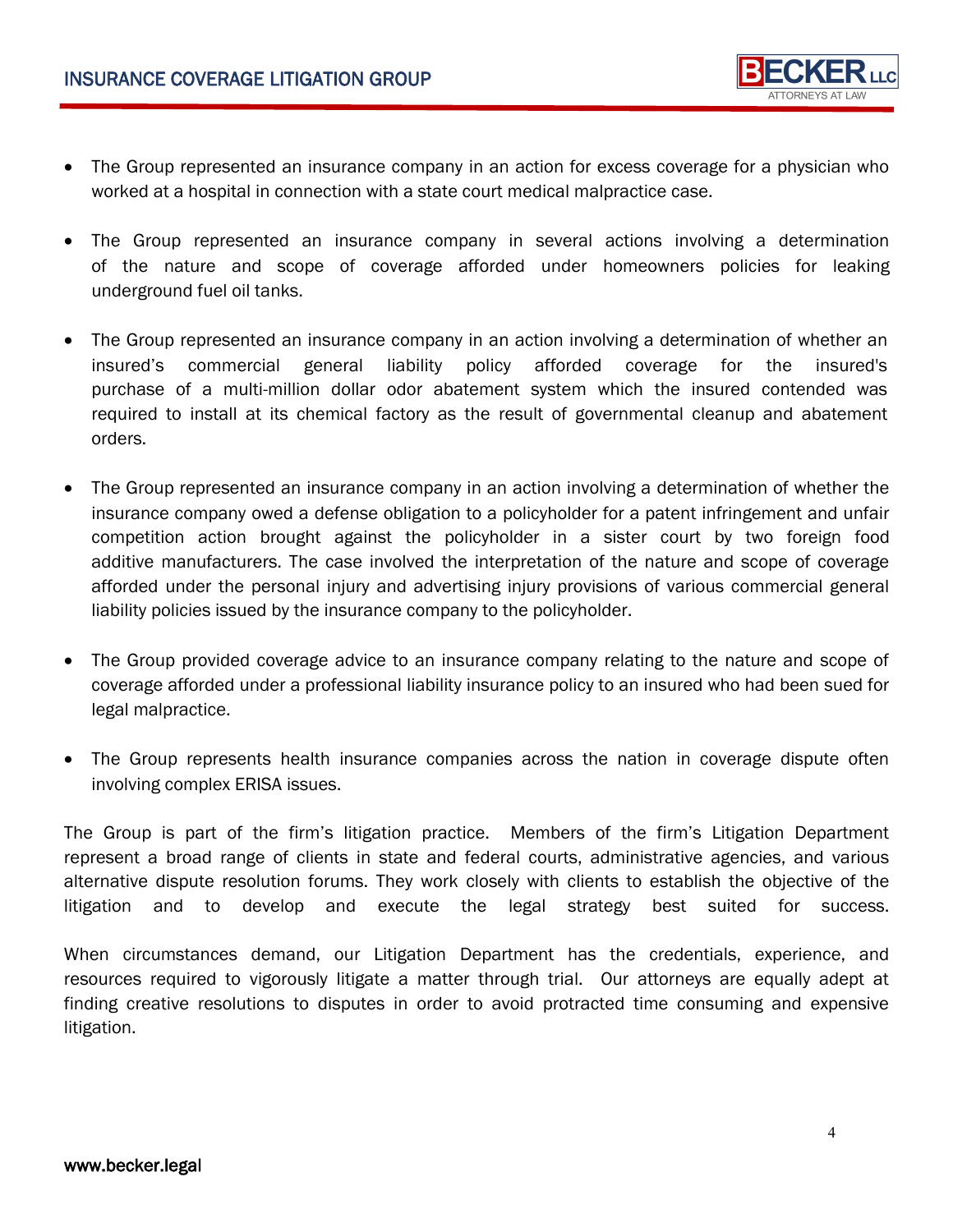



# Joseph G. Harraka, Jr., Member of the Firm Chair, Insurance Coverage Litigation Group

Joseph G. Harraka, Jr., is a member of the firm and practices in the firm's Litigation Department, where he serves as chair of the Insurance Coverage Litigation Group. Mr. Harraka also serves as a member of the firm's executive committee. He received an AV peer review rating for legal ability and ethical standards from Martindale-Hubbell, which is the highest peer-based ranking awarded by Martindale, and was selected for inclusion on the New Jersey Su-

per Lawyers list in the area of Insurance Coverage.

During the course of his over 30 years of practice, Mr. Harraka has been involved in, and has served as lead trial counsel for, civil and business litigation matters in various state, federal, and bankruptcy courts. In addition, he has handled numerous arbitrations and has significant experience in resolving cases without the need for trial through various alternative dispute methods. Mr. Harraka prides himself on being an aggressive advocate for his clients but never losing sight of what makes business sense.

Mr. Harraka has focused his practice on representing insurance companies, financial institutions, real estate developers, contractors, and brokerage firms. His areas of special experience include insurance coverage, construction defect related issues, breach of contract, real estate, fraud, securities, and other complex commercial litigation matters.

Mr. Harraka is a member of the New Jersey State Bar Association, the New York Bar Association, the State Bar of California, and the American Bar Association, and has been active in state and local bar activities. Mr. Harraka is admitted to practice in all state and federal courts in New Jersey, New York, Pennsylvania and California.

Mr. Harraka frequently writes articles for a number of publications and has published various articles in the New Jersey Law Journal and insurance trade industry-related journals.

Mr. Harraka graduated magna cum laude with his B.A. from Seton Hall University. He graduated cum laude, in the top 10 percent of his class, with his J.D. from the University of Notre Dame Law School. At Notre Dame, Mr. Harraka was an academic scholarship recipient and served as executive director of the school's moot court board. Mr. Harraka continued his educational pursuits and graduated magna cum laude with his M.B.A. from the University of Southern California.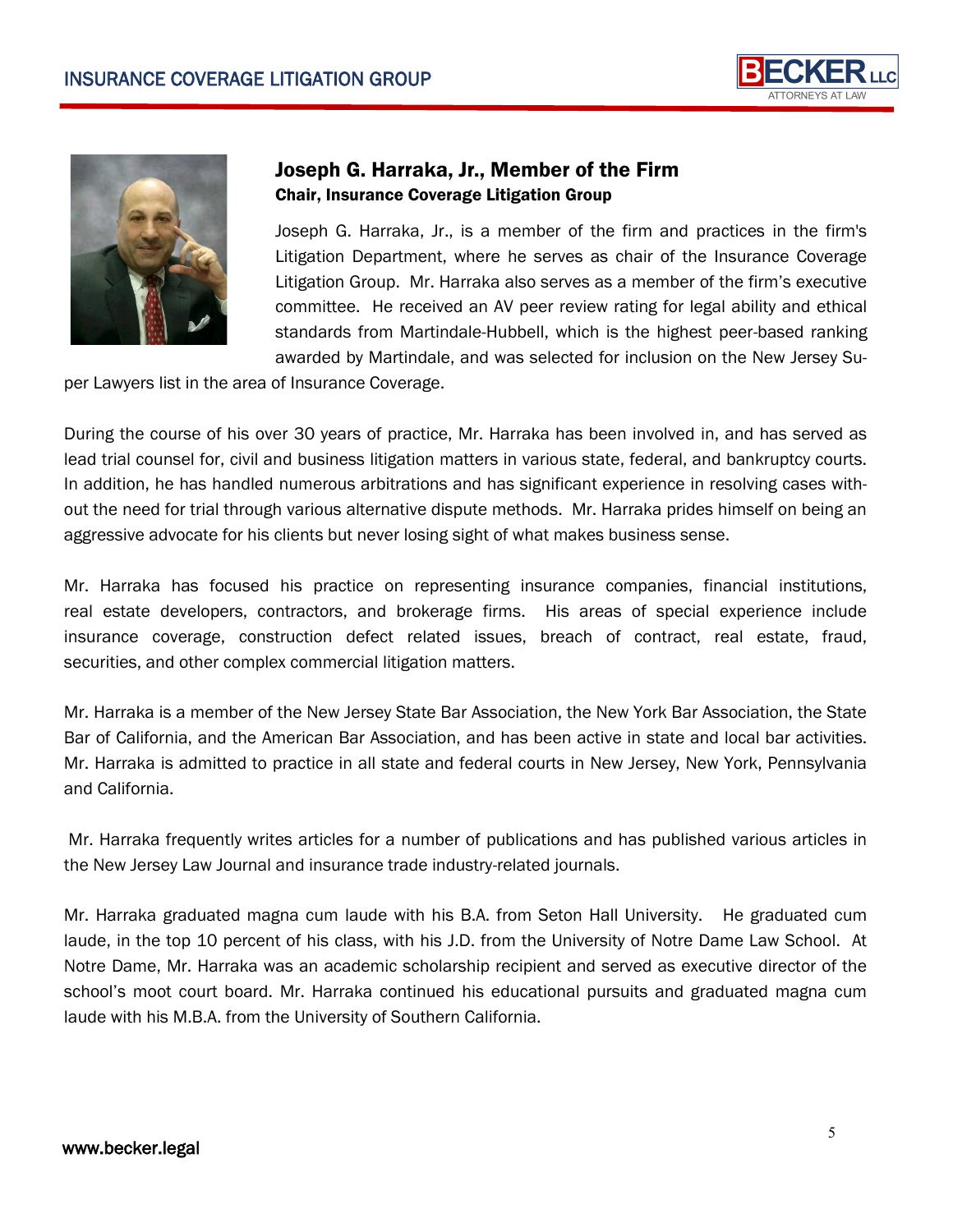



## David G. Tomeo, Member of the Firm Chair, Litigation Department

David G. Tomeo is a member of the firm and chair of its Litigation Department, where he focuses his practice on complex insurance coverage matters. He regularly handles cases involving general liability coverage disputes, as well as cases concerning errors and omissions, professional liability, and other business coverages. Mr. Tomeo also has extensive experience in health insurance law and regularly handles cases involving interpretation of health insurance contracts. He has a particular expertise in representing medical staffing companies in

vicarious liability/respondeat superior claims in medical malpractice cases and handles such suits in New Jersey, New York, and Pennsylvania. He also handles commercial and business actions, as well as bankruptcy litigation. Mr. Tomeo is ranked "AV" by Martindale Hubbell, the highest peer-based ranking awarded by Martindale.

Mr. Tomeo has argued in the Supreme Court of New Jersey and the Appellate Division of the New Jersey Superior Court. His most recent jury trial took place in the Court of Common Pleas, York County, Pennsylvania in March 2017. Mr. Tomeo tried the case from jury selection to conclusion winning a defense verdict. He has handled matters before federal and state trial courts throughout New Jersey and the United States, regulatory bodies, and local governmental entities. Mr. Tomeo also has appeared before a variety of ADR providers, such as the AAA, and has written and spoken on the topic of ADR. He graduated suma cum laude from Montclair State University and received his J.D. cum laude from Seton Hall University.

Mr. Tomeo is a frequent author and speaker on topics relevant to his areas of practice. By way of example, he was a presenter at an Insurance Industry Roundtable entitled "*Professionalism and Ethical Consideration in Case Management"* held in East Rutherford, New Jersey, and Chicago, Illinois. Mr. Tomeo specifically addressed the issue of ethical consideration in witness interviews and preparation of witnesses for depositions and trial.

## Selected Publications and Panels

 *New Jersey Supreme Court Allows Injured Party to Recover Counsel Fees Incurred in Declaratory*  Judgment Action Even Though Insured was Exonerated in Jury Trial - November 2015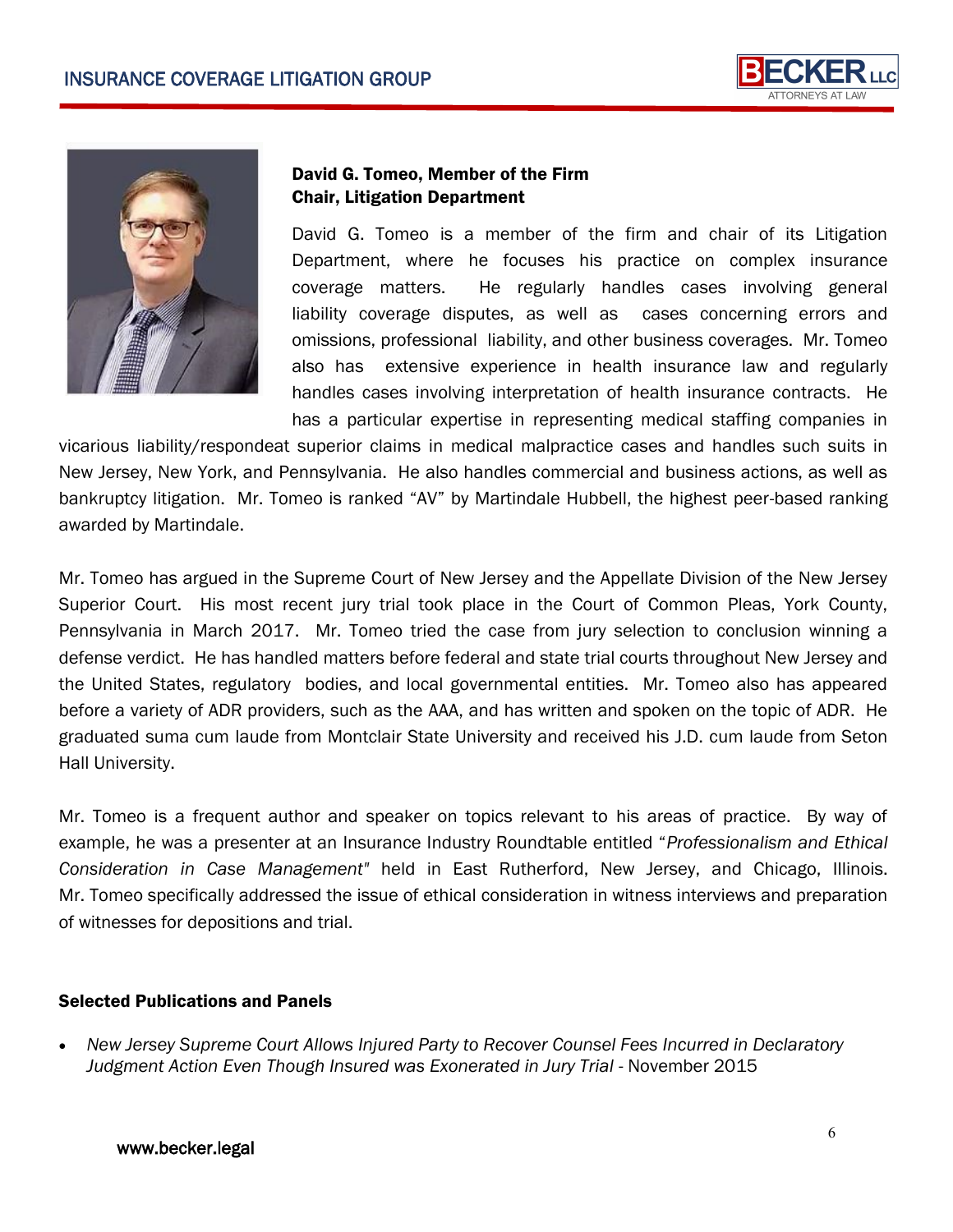

*David G. Tomeo, cont'd...*

#### Selected Publications and Panels cont'd...

- *Seventh Circuit Upholds Denial Of Professional Liability Coverage In The Absence Of Judgment Which Insured Was 'Legally Obligated To Pay'* - DRI, February 2014
- *"Directors & Officers Insurance Coverage: Half Full or Half Empty?"*  Metropolitan Corporate Counsel
- *"Appellate Division Expands Definition of Physical Damages Under First Party Insurance Policy"*  Claim Denied
- *"United States Supreme Court Decides Role of Court and Arbitrator in Challenges to Validity of Contracts Containing Arbitration Clauses"* - Metropolitan Corporate Counsel
- AEGIS Claims Roundtable Seminar, *"Professionalism and Ethical Consideration in Case Management"* - Panelist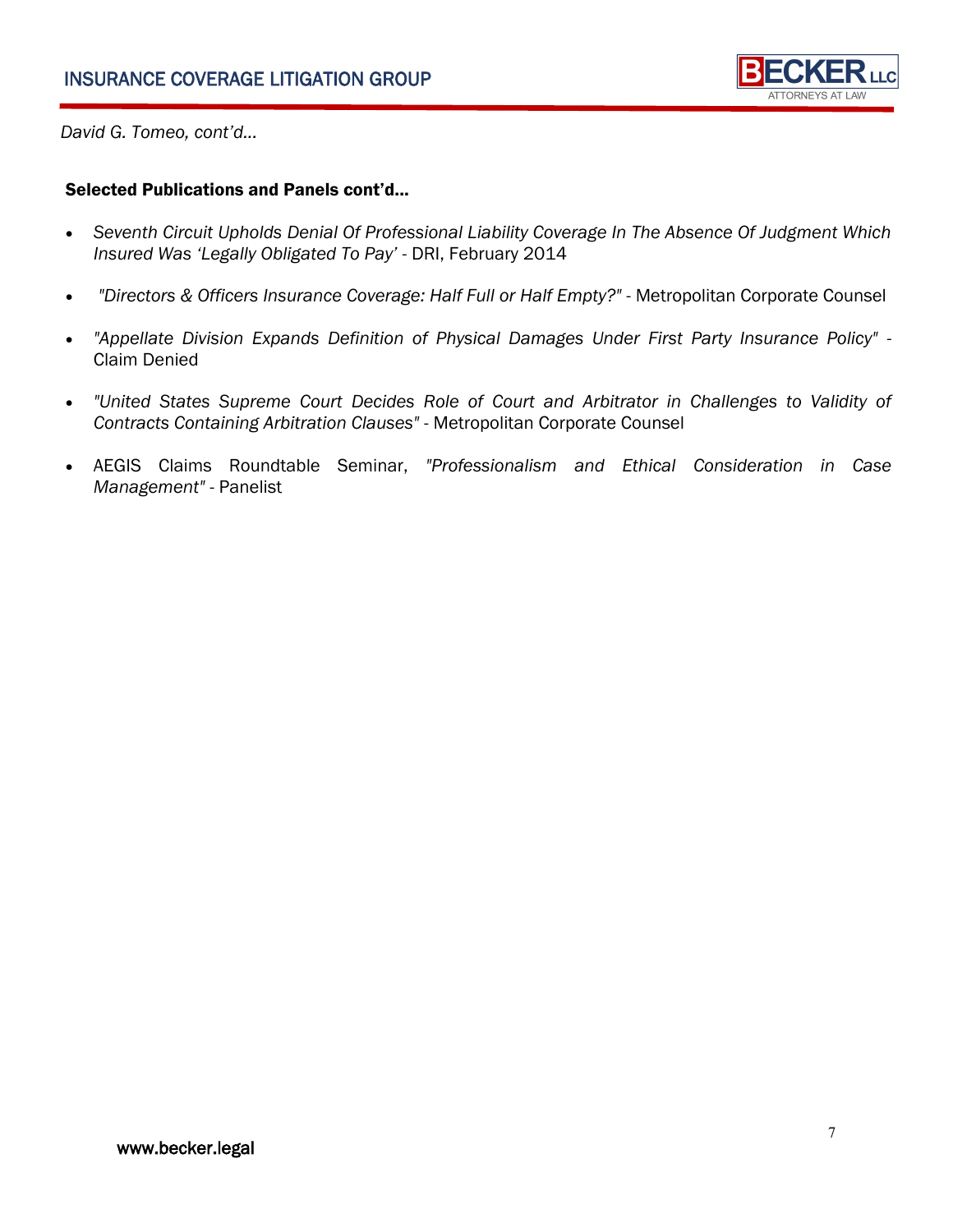



## Michael E. Holzapfel, Member of the Firm Litigation Department

Michael E. Holzapfel is a member of the firm and practices in the firm's Litigation Department, where he specializes in the fields of healthcare insurance, construction and real estate, and general corporate litigation. With over 15 years of experience, Mr. Holzapfel has represented clients ranging from Fortune 500 companies to closely-held family businesses and sole proprietorships. He has served as lead and local counsel in numerous cases before the state and federal courts at all levels throughout New Jersey. On numerous occasions since being admitted

to the bar in 2002, Mr. Holzapfel has been selected for inclusion on the Super Lawyers New Jersey Rising Stars list, and in 2016 was selected for inclusion in the Best Lawyers in America in the field of Construction Litigation.

Mr. Holzapfel's clients over the years have included health insurance companies, real estate development firms, large and mid-size general contractors and subcontractors, banks and private equity lenders, and general liability insurers. He has written articles for various legal and trade publications, and has been a featured speaker at industry-specific seminars. In addition, Mr. Holzapfel is a Fellow of the American Bar Association as well as a member of the New Jersey State Bar Association and the Monmouth County Bar Association. He also sits on various municipal boards and committees.

Mr. Holzapfel has spent his entire career in private practice with Becker LLC, which he joined in 2003 following completion of a judicial clerkship with the Honorable Lawrence M. Lawson (retired), the former Assignment Judge of Monmouth County, New Jersey. Mr. Holzapfel received his undergraduate degree from the College of the Holy Cross and his law degree from The Catholic University of America, Columbus School of Law, where he was an Associate Editor of the Journal of Contemporary Health and Law Policy.

## Publications and Speaking Events

- *Third Circuit Resolves District Court Conflict On ERISA Standing-By-Assignment, But Questions Remain* - November 2015
- *Third Circuit Sides With Out-of-Network Providers on ERISA Standing, But Holding Narrow*  November 2015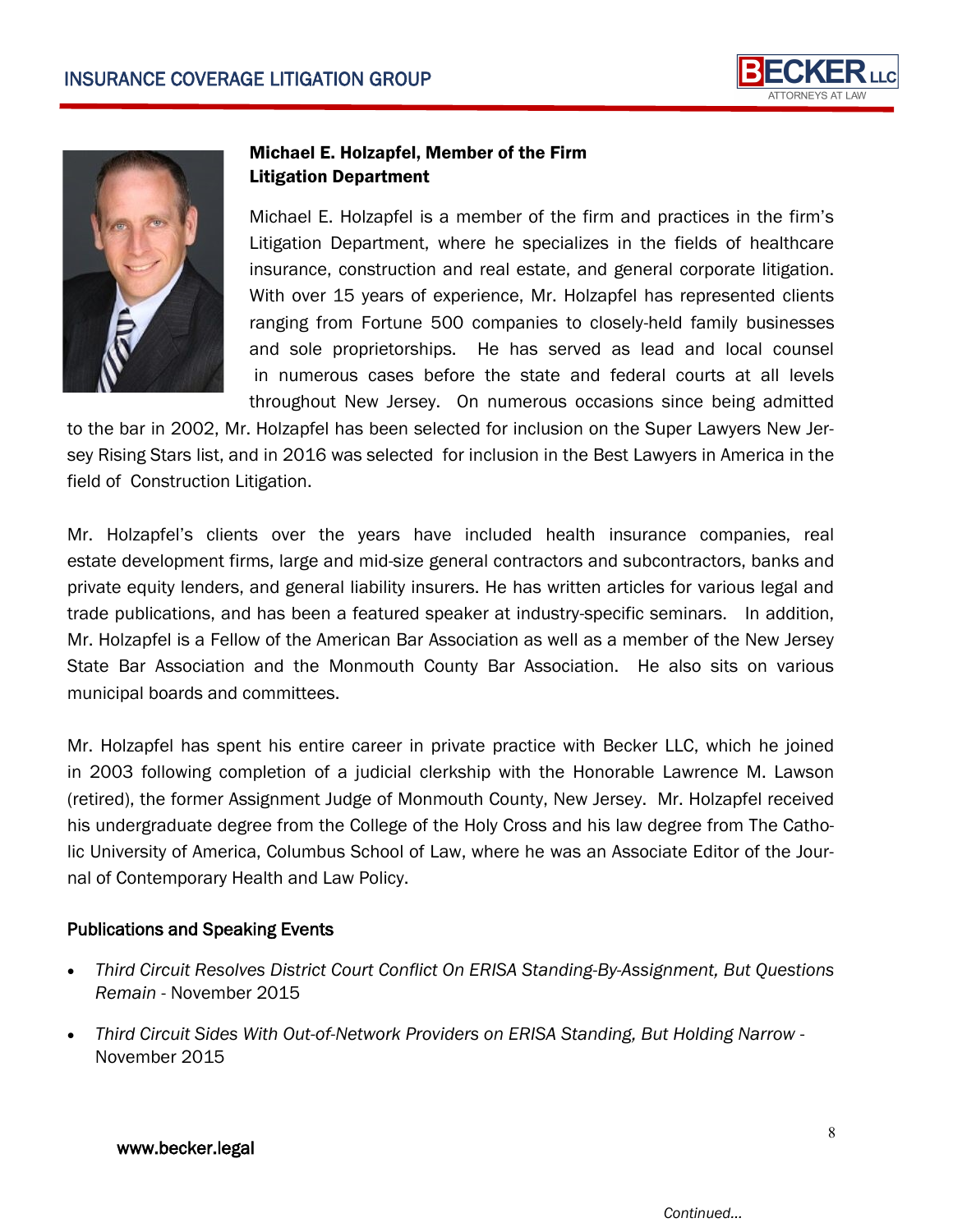

*Michael E. Holzapfel, cont'd...*

#### Publications and Speaking Events cont'd...

- Appellate Division *"Flips" Allegations That Consumer Fraud Act Applies to Ambiguous MLS Description of Foreclosed Real Estate* - Spring 2014
- Commercial Loan, Residential Collateral *Does My Prepayment Clause Apply? -* Spring 2014
- *Shifting Risk of Loss Represents Key to Drafting Enforceable Pay-if-Paid Provisions* Commercial Builder/Architect, Spring 2004 (co-author)
- *New Ammunition for Defending Consumer Fraud Claims* New Jersey Lawyer, January, 22, 2007 (co-author)
- *Court Curtails Forum Shopping: New Jersey Supreme Court Rides Statewide Trend -* New Jersey Law Journal, February, 25, 2008 (co-author)
- *Contractors Fall Subject to Consumer Fraud Act -* Real Estate Weekly, April, 30, 2008
- Symposium, *Contractual Safeguards from the Contractor's Perspective* September 2008
- Law of Construction Defects and Failures, Half Moon Seminars, October 2010 (contributing author and featured speaker)

#### Representative Cases

- *Ivans v. Plaza Nissan Ford, Inc.*, 2007 W.L. 1284936 (App. Div. 2007)
- *ICU Investigations, Inc. v. Simonik Moving & Storage, Inc*., 2009 W.L. 2475225 (App. Div. 2009)
- Teicher American Communities at the Majestic, LLC v. City of Asbury Park, 2011 W.L. 6050 (App. Div. 2010)
- *Dalrymple v. Planning Bd. of Tp. of Lakewood,* 2011 W.L. 2802831 (App. Div. 2011)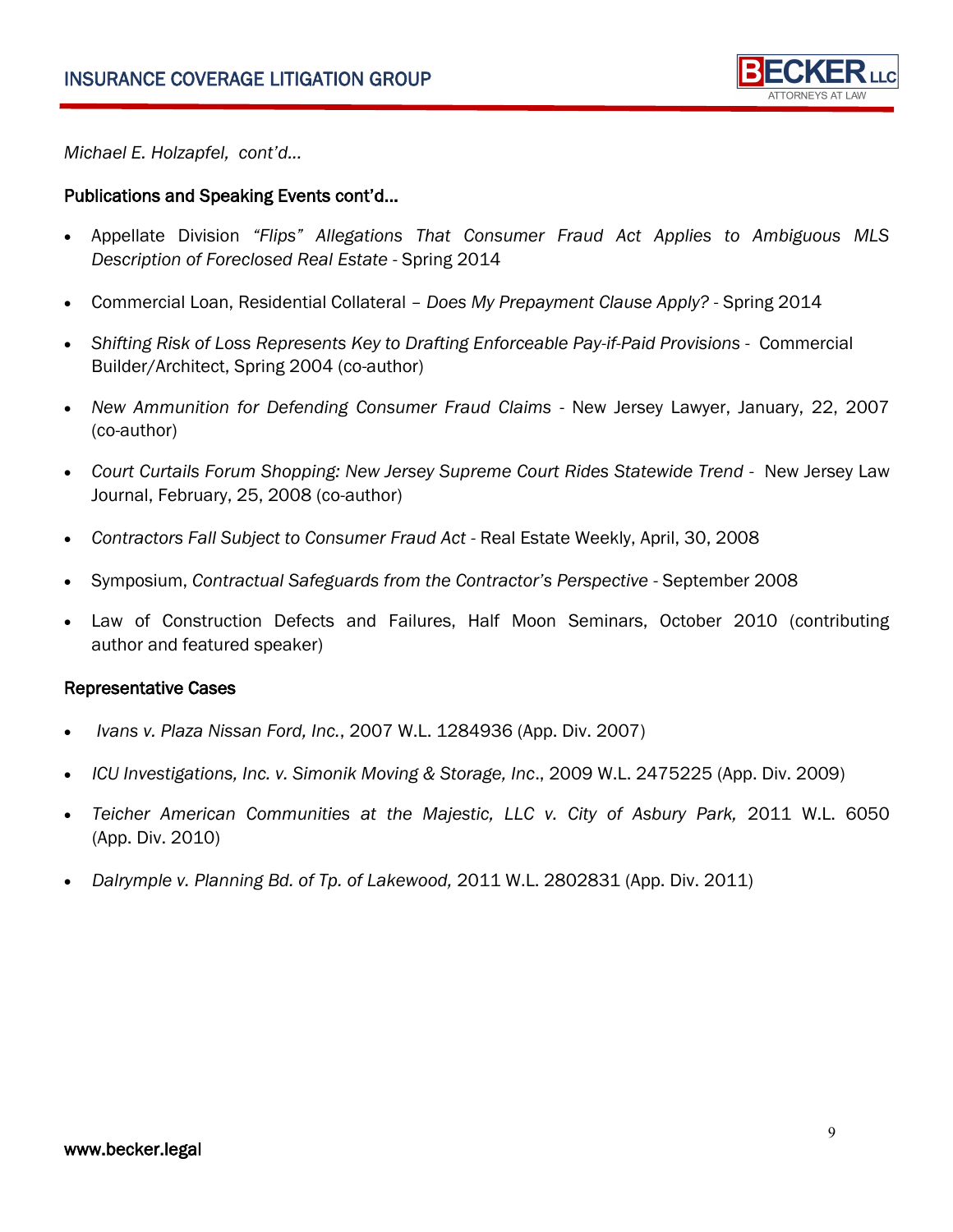

# Firm Profile

Becker LLC is a premier mid-market firm with offices in New York, New Jersey, Philadelphia and California. The firm provides the complete spectrum of legal services from litigation, transactional, labor and employment, and bankruptcy law counseling, to intellectual property, real estate and construction law-related advice. Our size and regional footprint allows us to provide sophisticated services in a manner not only focused on results, but also on our client's return on their investment.

Our mission is to be a trusted advisor and deliver exceptional value to our clients. We define value as not just providing sophisticated, high quality legal advice, but as delivering business advice that assists our clients to improve their performance and meet their goals. We accomplish our mission by: understanding our clients' businesses and industries; providing holistic advice and advanced thought that allows our clients to implement industry leading best practices; enhancing our clients' industry and client relationships; and sharing our clients' values.

For more information, call us at (973) 422-1100 or visit us on the web: www.becker. legal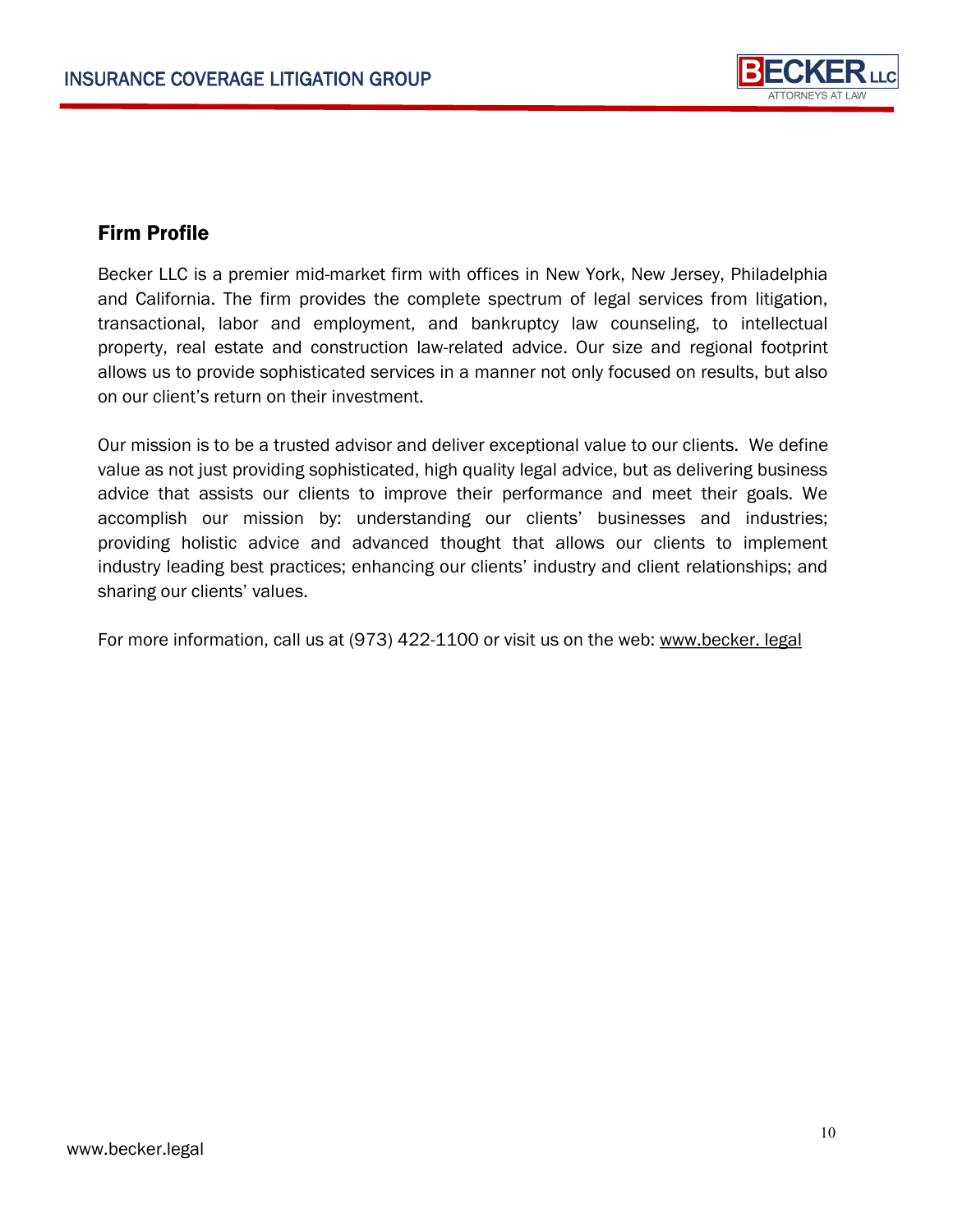

## **Disclaimer**

The information, materials and services offered herein are for general informational purposes only and do not constitute legal advice. The foregoing is presented without any representation or warranty whatsoever, including as to the accuracy or completeness of the information. Examples of cases previously handled by this firm are for informational purposes only. Prior success in such cases does not guarantee similar results in future cases. No one should, or is entitled to, rely in any manner on any of the information contained herein. Parties seeking advice on a particular matter should consult with legal counsel familiar with their particular circumstances.

\*Martindale-Hubbell is the facilitator of a peer review rating process. Ratings reflect the anonymous opinions of members of the Bar and the Judiciary. Martindale-Hubbell Peer Review Ratings fall into two categories—legal ability and general ethical standards.

No aspect of this advertisement has been approved by the Supreme Court of New Jersey.